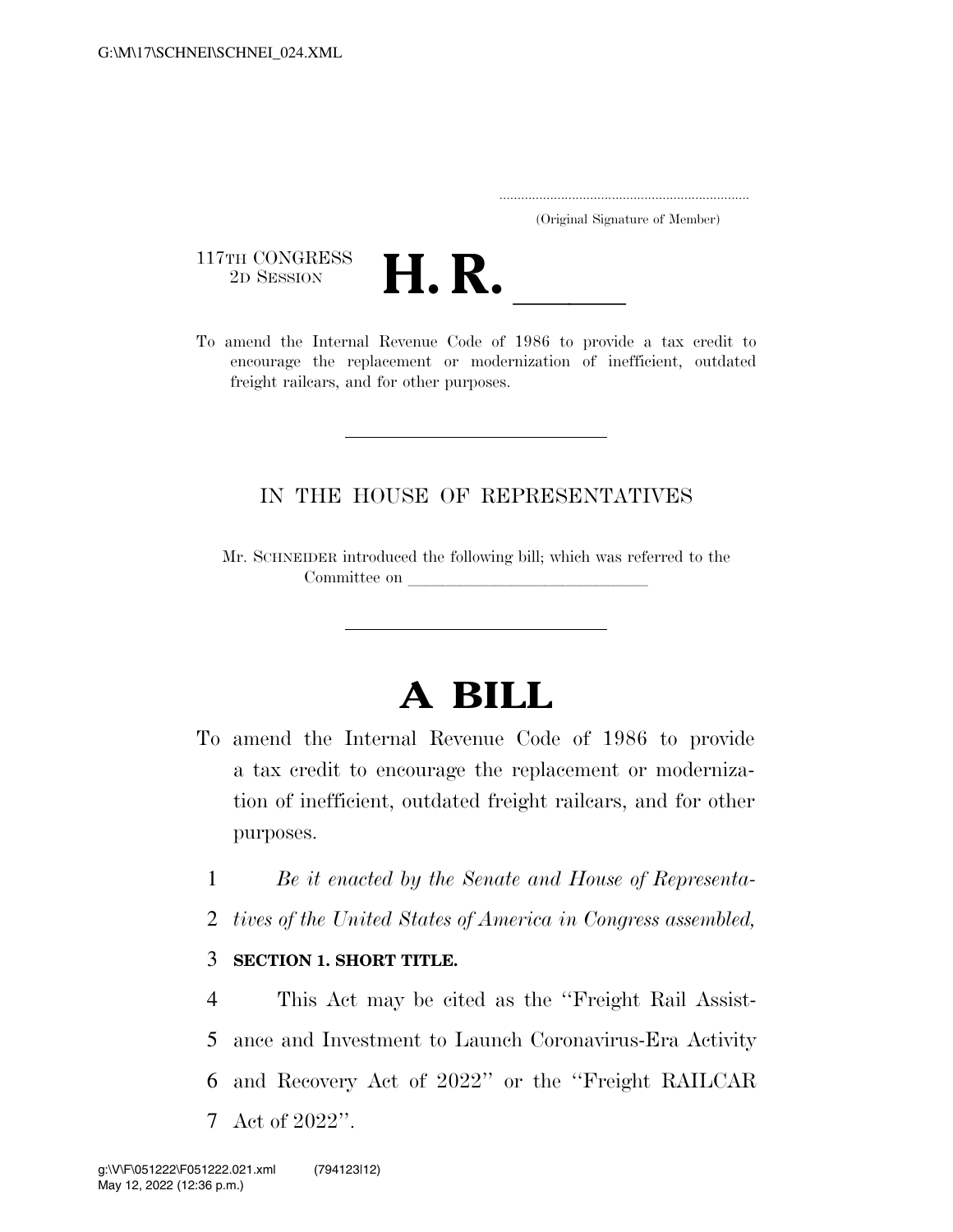#### **SEC. 2. FREIGHT RAILCAR MODERNIZATION CREDIT.**

 (a) IN GENERAL.—Subpart D of part IV of sub- chapter A of chapter 1 of the Internal Revenue Code of 1986 is amended by adding at the end the following new section:

#### **''SEC. 45U. FREIGHT RAILCAR MODERNIZATION CREDIT.**

 ''(a) IN GENERAL.—For purposes of section 38, the freight railcar modernization credit determined under this section for the taxable year is an amount equal to 10 per- cent of the taxpayer's freight railcar fleet modernization expenses.

 ''(b) LIMITATION.—No more than 2,000 qualified freight railcars per taxpayer may be taken into account for purposes of determining the credit under subsection (a) with respect to a taxable year.

 ''(c) DEFINITIONS.—For purposes of this section— **The CONSTRUCTER IN THE SET ASSESS** TO FREIGHT RAILCAR FLEET MODERNIZATION EXPENSES.—The term 'freight railcar fleet mod- ernization expenses' means the sum of the qualifying railcar replacement and modernization amount.

21 "(2) QUALIFYING RAILCAR REPLACEMENT AND MODERNIZATION AMOUNT.—The term 'qualifying railcar replacement and modernization amount' means—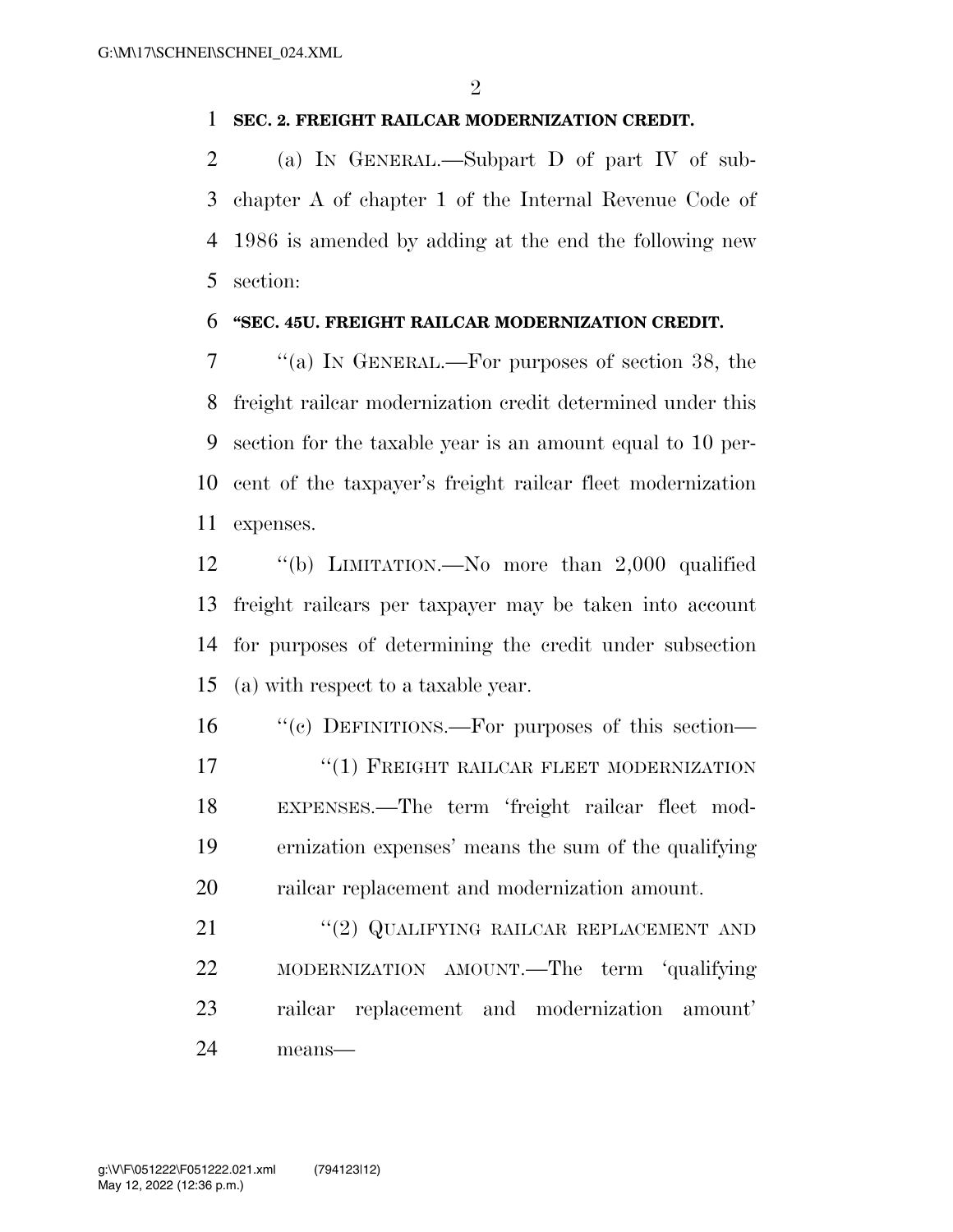| $\mathbf{1}$   | "(A) the basis of any qualified newly built           |
|----------------|-------------------------------------------------------|
| $\overline{2}$ | replacement railear placed in service by the tax-     |
| 3              | payer during the taxable year, plus                   |
| $\overline{4}$ | $\lq\lq$ the qualified railear modernization          |
| 5              | expenditures of the taxpayer for the taxable          |
| 6              | year.                                                 |
| 7              | "(3) QUALIFIED NEWLY BUILT REPLACEMENT                |
| 8              | RAILCAR.—The term 'qualified newly built replace-     |
| 9              | ment railcar' means a qualified freight railcar       |
| 10             | which-                                                |
| 11             | $\lq\lq$ is built after the date of the enact-        |
| 12             | ment of this section,                                 |
| 13             | $\lq\lq (B)$ is ordered or originally placed in serv- |
| 14             | ice before January 1, 2024, and                       |
| 15             | "(C) replaces two freight railcars owned by           |
| 16             | the taxpayer that—                                    |
| 17             | $\degree$ (i) were in service within the 48           |
| 18             | months preceding the beginning of the tax-            |
| 19             | able year, and                                        |
| 20             | "(ii) which were both scrapped and                    |
| 21             | permanently removed from the AAR Umler                |
| 22             | System master file during such taxable                |
| 23             | year.                                                 |
| 24             | "(4) QUALIFIED FREIGHT RAILCAR.-                      |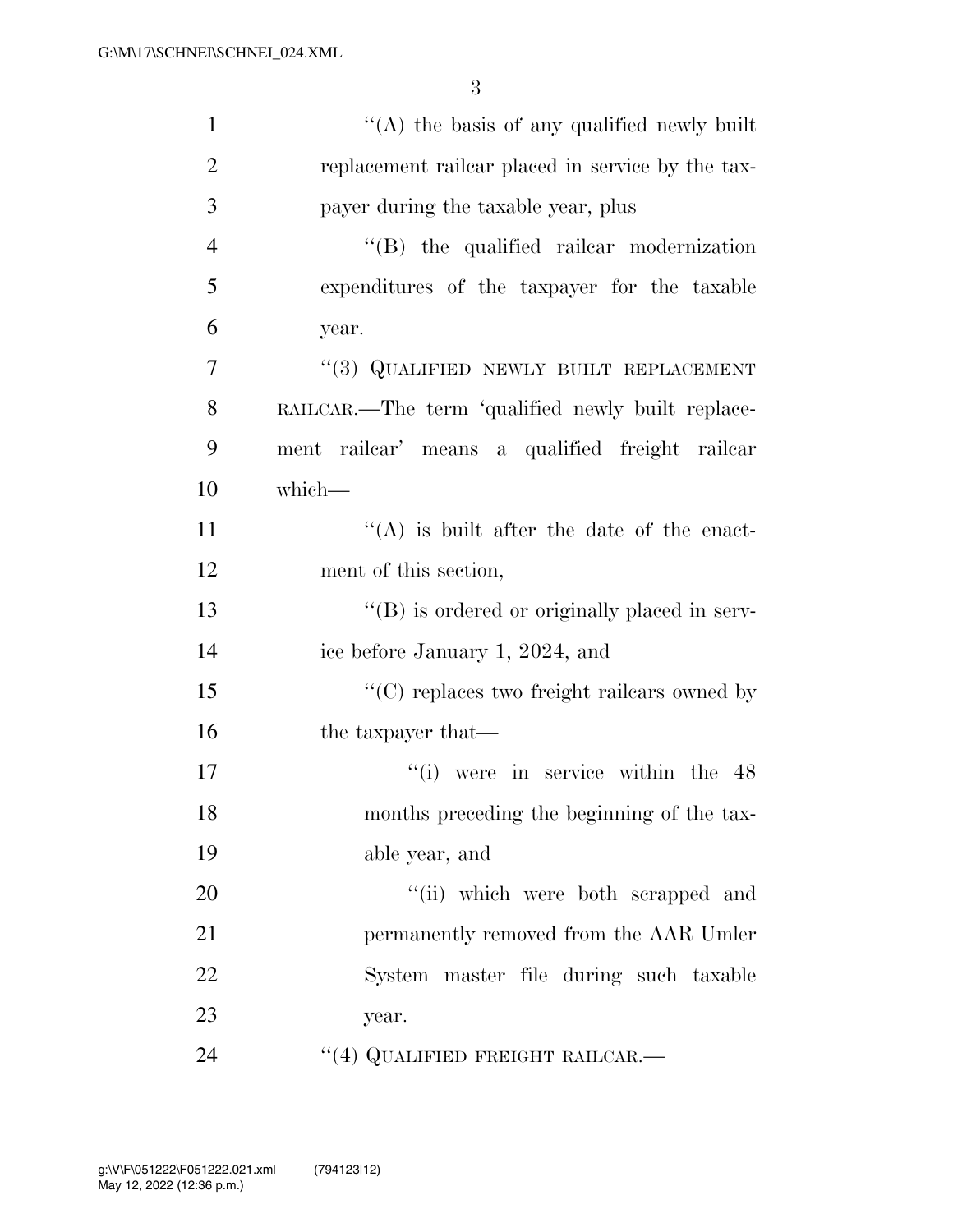| $\mathbf{1}$   | "(A) IN GENERAL.—The term 'qualified              |
|----------------|---------------------------------------------------|
| $\overline{2}$ | freight railear' means a freight railear that—    |
| 3              | "(i) is either acquired or modernized             |
| $\overline{4}$ | by the taxpayer after the date of the enact-      |
| 5              | ment of this section,                             |
| 6              | "(ii) meets the significant improve-              |
| 7              | ment requirements for capacity, fuel effi-        |
| 8              | ciency, or performance of subparagraph            |
| 9              | (B),                                              |
| 10             | "(iii) was built in a qualified facility,         |
| 11             | and                                               |
| 12             | "(iv) with respect to which no credit             |
| 13             | under this section was previously claimed         |
| 14             | by any taxpayer.                                  |
| 15             | "(B) SIGNIFICANT IMPROVEMENT.—For                 |
| 16             | purposes of this paragraph, an improvement in     |
| 17             | capacity or fuel efficiency and performance with  |
| 18             | respect to a modernized freight railcar is a sig- |
| 19             | nificant improvement if—                          |
| 20             | "(i) such capacity or fuel efficiency, as         |
| 21             | the case may be, is increased by at least 8       |
| 22             | percent, or                                       |
| 23             | "(ii) in the case of performance, the             |
| 24             | qualified freight railcar meets the require-      |
| 25             | ments of the Association of American Rail-        |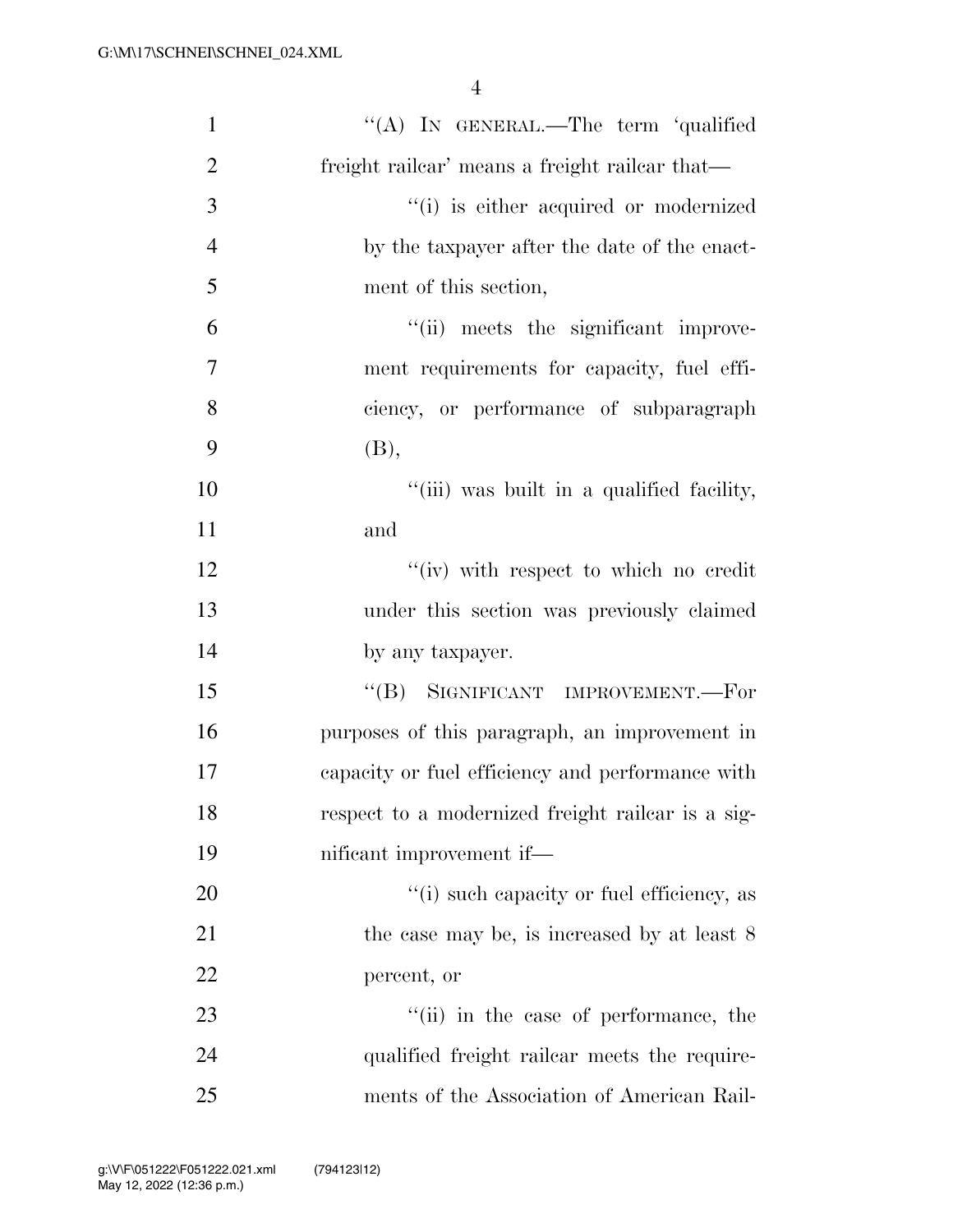| $\mathbf{1}$   | roads Standard S-286 or is modernized to             |
|----------------|------------------------------------------------------|
| $\overline{2}$ | meet the design standards set forth in final         |
| 3              | rule HM-251 of the Pipeline and Haz-                 |
| $\overline{4}$ | ardous Materials Safety Administration (as           |
| 5              | amended by HM-251C).                                 |
| 6              | "(C) MODERNIZED.—The term 'modern-                   |
| $\tau$         | ized' means modified, retrofitted, converted or      |
| 8              | rebuilt for the purpose of meeting the signifi-      |
| 9              | cant improvement criteria of subparagraph (B).       |
| 10             | "(5) QUALIFIED RAILCAR MODERNIZATION EX-             |
| 11             | PENDITURE.—The term 'qualified railcar moderniza-    |
| 12             | tion expenditure' means any amount paid or in-       |
| 13             | curred—                                              |
| 14             | $\lq\lq$ in connection with the modernization        |
| 15             | of a freight railcar resulting in such railcar       |
| 16             | being designated a qualified freight railcar, and    |
| 17             | "(B) which is properly chargeable to a cap-          |
| 18             | ital account with respect to such freight railcar.   |
| 19             | "(6) QUALIFIED FACILITY.—The term 'quali-            |
| 20             | fied facility' means a facility that is not owned or |
| 21             | leased by an entity that would be ineligible for an  |
| 22             | award of a contract or subcontract under 49 U.S.C.   |
|                |                                                      |
| 23             | $5323(u)$ .                                          |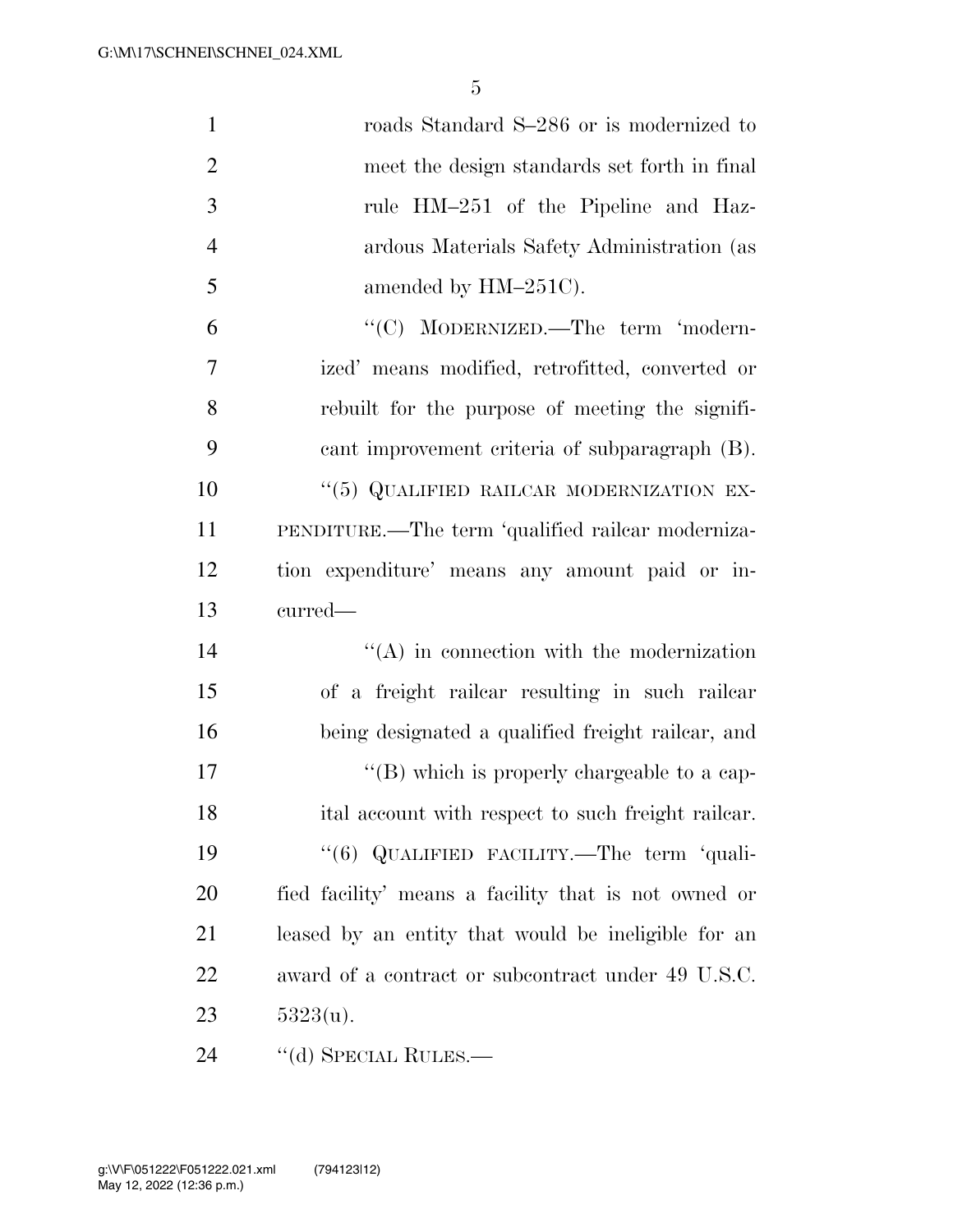| $\mathbf{1}$   | "(1) DENIAL OF DOUBLE BENEFIT.—No credit               |
|----------------|--------------------------------------------------------|
| $\overline{2}$ | shall be allowed under subsection (a) for any ex-      |
| 3              | pense for which a deduction or credit is allowed       |
| $\overline{4}$ | under any other provision of this chapter.             |
| 5              | "(2) BASIS ADJUSTMENT.—For purposes of                 |
| 6              | this subtitle, if a credit is allowed under subsection |
| 7              | (a) with respect to any qualified freight railcar, the |
| 8              | basis of such railcar shall be reduced by the amount   |
| 9              | of the credit so allowed.                              |
| 10             | "(3) SALE-LEASEBACK.—For purposes of sub-              |
| 11             | section (a), if any qualified freight railcar is—      |
| 12             | "(A) originally placed in service by a per-            |
| 13             | son after the date of the enactment of this sec-       |
| 14             | tion, and                                              |
| 15             | "(B) sold and leased back by such person               |
| 16             | within 3 months after such railcar is originally       |
| 17             | placed in service (or, in the case of more than        |
| 18             | one railcar subject to the same lease, within 3        |
| 19             | months after the date the final railear is placed      |
| 20             | in service, so long as the period between the          |
| 21             | time the first railcar is placed in service and the    |
| 22             | time the last railcar is placed in service does        |
| 23             | not exceed 24 months), such railcar shall be           |
| 24             | treated as originally placed in service not earlier    |
| 25             | than the date on which such railcar is used            |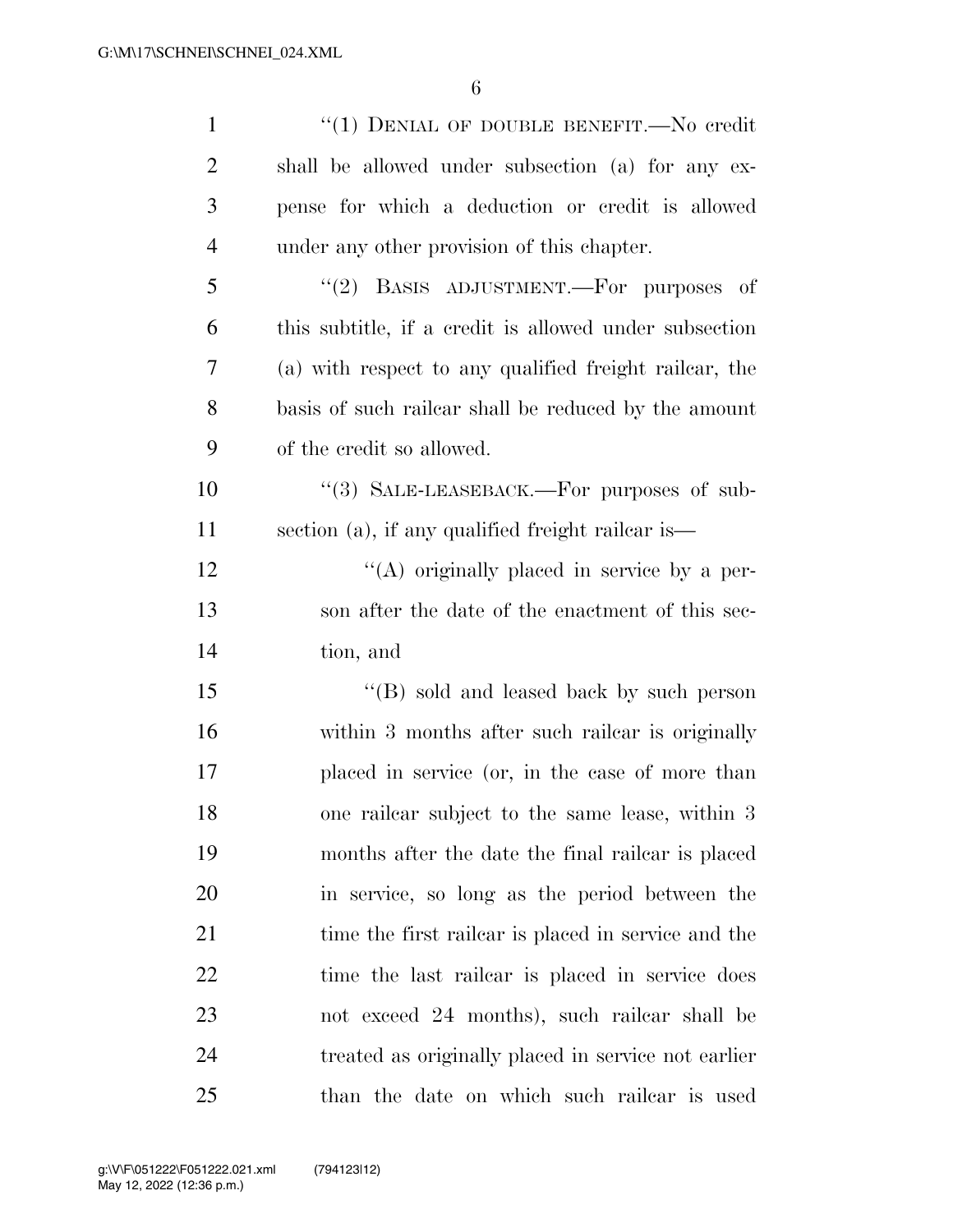| $\mathbf{1}$   | under the leaseback referred to in this para-        |
|----------------|------------------------------------------------------|
| $\overline{2}$ | graph.                                               |
| 3              | "(4) SYNDICATION.—For purposes of<br>sub-            |
| $\overline{4}$ | section $(a)$ , if—                                  |
| 5              | "(A) any qualified freight railear is origi-         |
| 6              | nally placed in service after the date of enact-     |
| 7              | ment of this section by the lessor of such rail-     |
| 8              | car,                                                 |
| 9              | "(B) such railcar is sold by such lessor or          |
| 10             | any subsequent purchaser within 3 months             |
| 11             | after the date such railcar was originally placed    |
| 12             | in service (or, in the case of more than one rail-   |
| 13             | car subject to the same lease, within 3 months       |
| 14             | after the date the final railcar is placed in serv-  |
| 15             | ice and the time the last railcar is placed in       |
| 16             | service does not exceed 12 months), and              |
| 17             | $\cdot$ (C) the user of such railear after the last  |
| 18             | sale during such 3-month period remains the          |
| 19             | same as when such railcar was originally placed      |
| 20             | in service, such railcars shall be treated as        |
| 21             | originally placed in service not earlier than the    |
| 22             | date of such last sale.                              |
| 23             | $\cdot\cdot$ (5) ENTITIES OWNED OR CONTROLLED<br>BY  |
| 24             | STATE-OWNED ENTERPRISES INELIGIBLE.—No cred-         |
| 25             | it under subsection (a) shall be allowed to any tax- |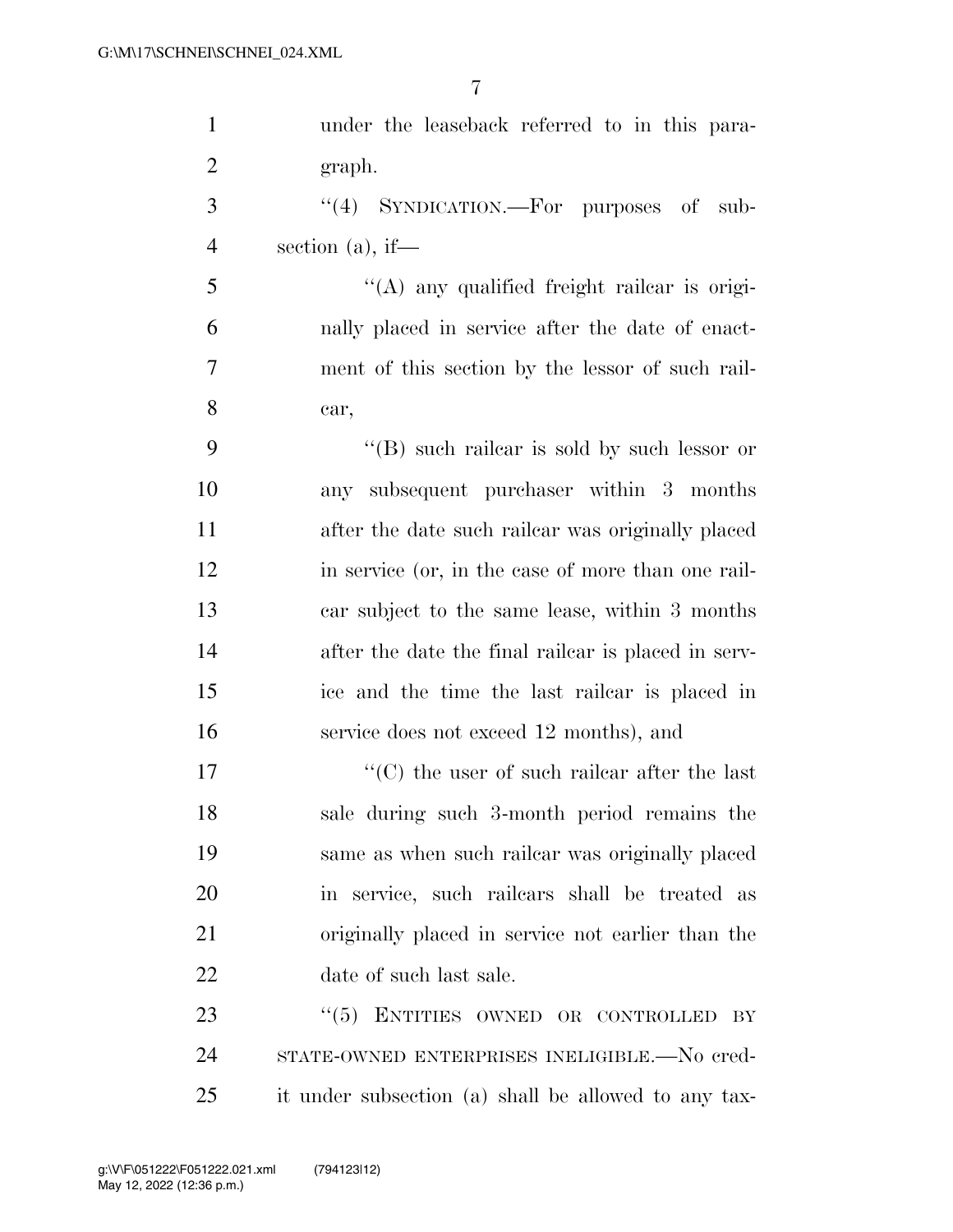payer that would be ineligible for an award of a con-2 tract or subcontract under 49 U.S.C.  $5323(u)$ .

 ''(e) TERMINATION.—This section shall not apply to any qualifying railcar replacement and modernization amount after December 31, 2024.''.

 (b) CREDIT ALLOWED AS BUSINESS CREDIT.—Sec- tion 38(b) of the Internal Revenue Code of 1986 (relating to current year business credit) is amended by striking ''plus'' at the end of paragraph (32), by striking the period at the end of paragraph (33) and inserting '', plus'' and by inserting at the end thereof the following new para-graph:

 ''(34) the freight railcar modernization credit determined under section 45U.''.

 (c) COORDINATION WITH SECTION 55.—Section  $38(c)(4)(B)$  of the Internal Revenue Code of 1986 is amended by redesignating clauses (x), (xi), and (xii) as clauses (xi), (xii), and (xiii) respectively, and by inserting after clause (ix) the following new clause:

20  $\gamma(x)$  the freight railcar modernization 21 credit determined under section 45U,".

 (d) CLERICAL AMENDMENT.—The table of sections for subpart D of part IV of subchapter A of chapter 1 of the Internal Revenue Code of 1986 is amended by in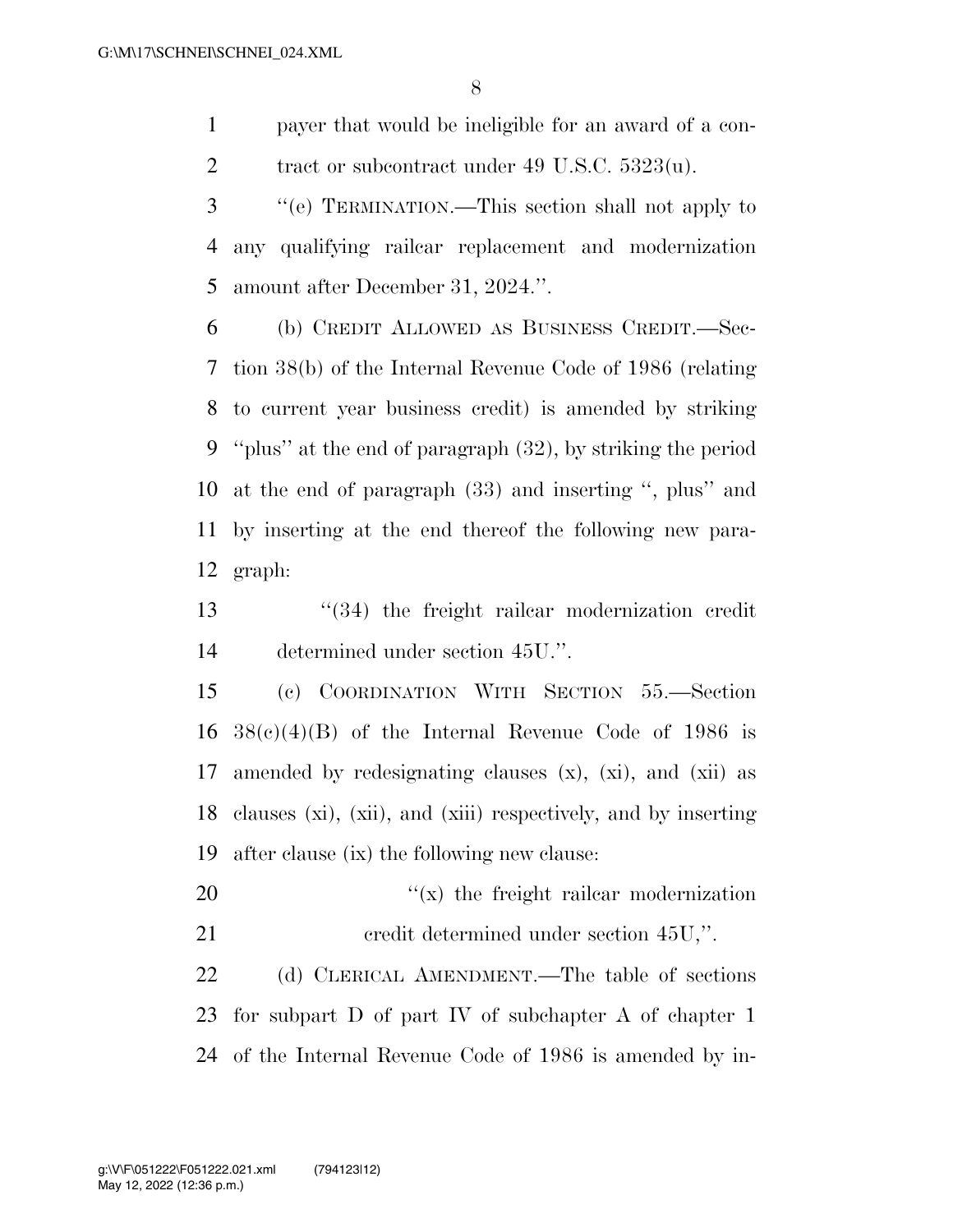serting after the item relating to section 45T the following new item:

''Sec. 45U. Freight railcar modernization credit.''.

 (e) EFFECTIVE DATE.—The amendments made by this section shall apply to property placed in service, and amounts paid or incurred, after December 31, 2021.

## **SEC. 3. REPORT ON THE FREIGHT RAILCAR MODERNIZA-TION CREDIT.**

 (a) IN GENERAL.—Not later than 3 years after the date of the enactment of this Act, the Secretary of the Treasury (or the Secretary's delegate), shall submit to the Committee on Ways and Means of the House of Rep- resentatives and the Committee on Finance of the Senate a report on activity with respect to the qualified freight railcar credit under section 45U of the Internal Revenue Code of 1986.

 (b) REPORT CONTENTS.—The report submitted under subsection (a) shall contain information with re-spect to the following:

 (1) The number of times the credit was claimed.

 (2) The number of railcars scrapped as a result of the credit.

 (3) The number of new railcars entered into contract as a result of the credit.